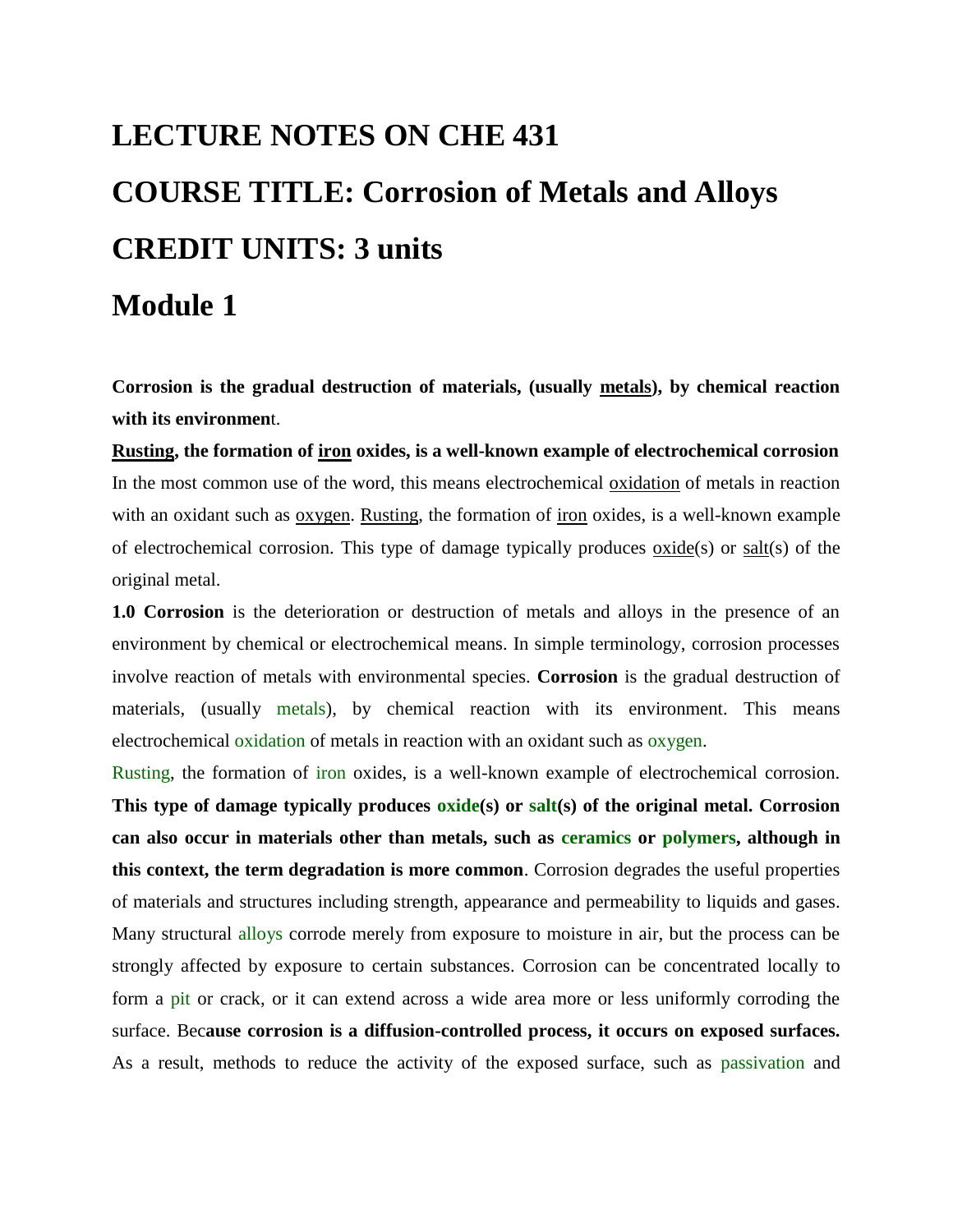[chromate conversion,](http://en.wikipedia.org/wiki/Chromate_conversion_coating) can increase a material's corrosion resistance. However, some corrosion mechanisms are less visible and less predictable.

However Engineering materials are majorly divided into 4. These are::

- 1. metals, non-metals and alloy;
- 2. Glass and ceramics,
- 3. Polymers and lastly: 4. Composite

#### **Corrosion depends on:**

- 1. Chemicals present
- 2. Type of material (metal, ceramic, polymer)
- –3. Temperature
- –4. Exposure time and 5. Stress

#### **Corrosion classification**

Corrosion occurs in several widely different forms. Classification is usually based on one of the three factors:

- 1. Nature of the corroding: corrosion can be classified as wet or dry. A LIQUID / MOISTIRE is necessary for wet corrosion while dry corrosion usually involves the reaction with high temperature gases
- 2. Mechanism of corrosion : this involves either electrochemical or direct chemical reactions
- 3. Appearance of the corroded metal: Corrosion is either **uniform**: here the metal corrodes at the same rate over the entire surface or it is **localised** in which case only small areas are affected.

Classification by appearance which is particularly useful in failure analysis is based on identifying forms of corrosion by visual observation with either naked eyes or magnification. The morphology of attack is the basis for classification.

Corrosion: The process of slowly eating away of the metal due to attack of air, water, etc. on the surface of the metal is called corrosion.

The rusting of iron can be prevented by painting, oiling, greasing, galvanising, chrome plating, anodising or making alloys.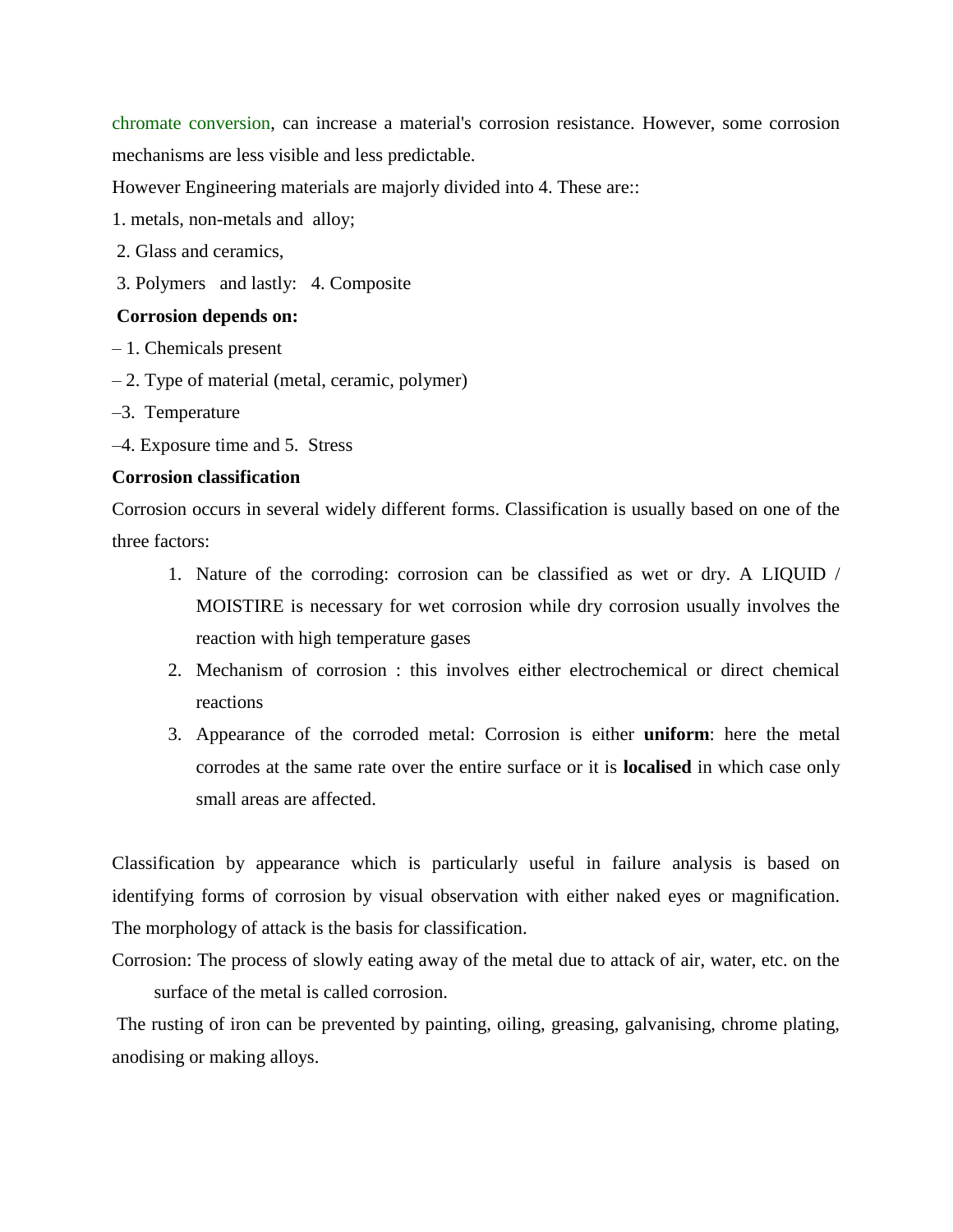Galvanisation is a method of protecting steel and iron from rusting by coating them with a thin layer of zinc. The galvanised article is protected against rusting even if the zinc coating is broken.

**Alloys**: An alloy is a homogeneous mixture of two or more metals, or a metal and a non-metal.

| <b>Alloy</b>    | <b>Constituents</b>    |
|-----------------|------------------------|
| <b>Brass</b>    | Copper, zinc           |
| <b>Bronze</b>   | Copper, tin            |
| <b>Steel</b>    | Iron, carbon           |
| Stainless steel | Iron, nickel, chromium |
| Solder          | Lead, tin              |

## **Alloys and their constituents:**

# **Corrosion Protection of Al Alloys**

Aluminium and its alloys have excellent durability and corrosion resistance, but, like most materials, their behaviour can be influenced by the way in which they are used.(Although pure **Aluminium lacks mechanical strength but has higher resistance to corrosion than its alloys)**. Aluminium is commercially important metal and its alloys are widely used in many industries such as reaction vessels, pipes, machinery and chemical batteries because of their advantages. Aluminium is a well-known sacrificial anode if couple with more passive metal as it is most reliable and cost effective anode. Aluminium sacrificial anode has been used in major project all over the world. It is used in offshore application including structures, platforms, pipelines, jetties and power plants. Aluminium anode is also used for ship-hull and ballast tank protection.

**Aluminium is an active metal and its resistance to corrosion depends on the formation of the protective oxide film**. There are several methods to protect the aluminium and its alloys from corrosion such as coatings (Metallic, Inorganic, conversion and organic coatings), control of environment (operating variable i.e. pH, dissolved oxygen, temperature) and corrosion inhibitors (organic and inorganic additives).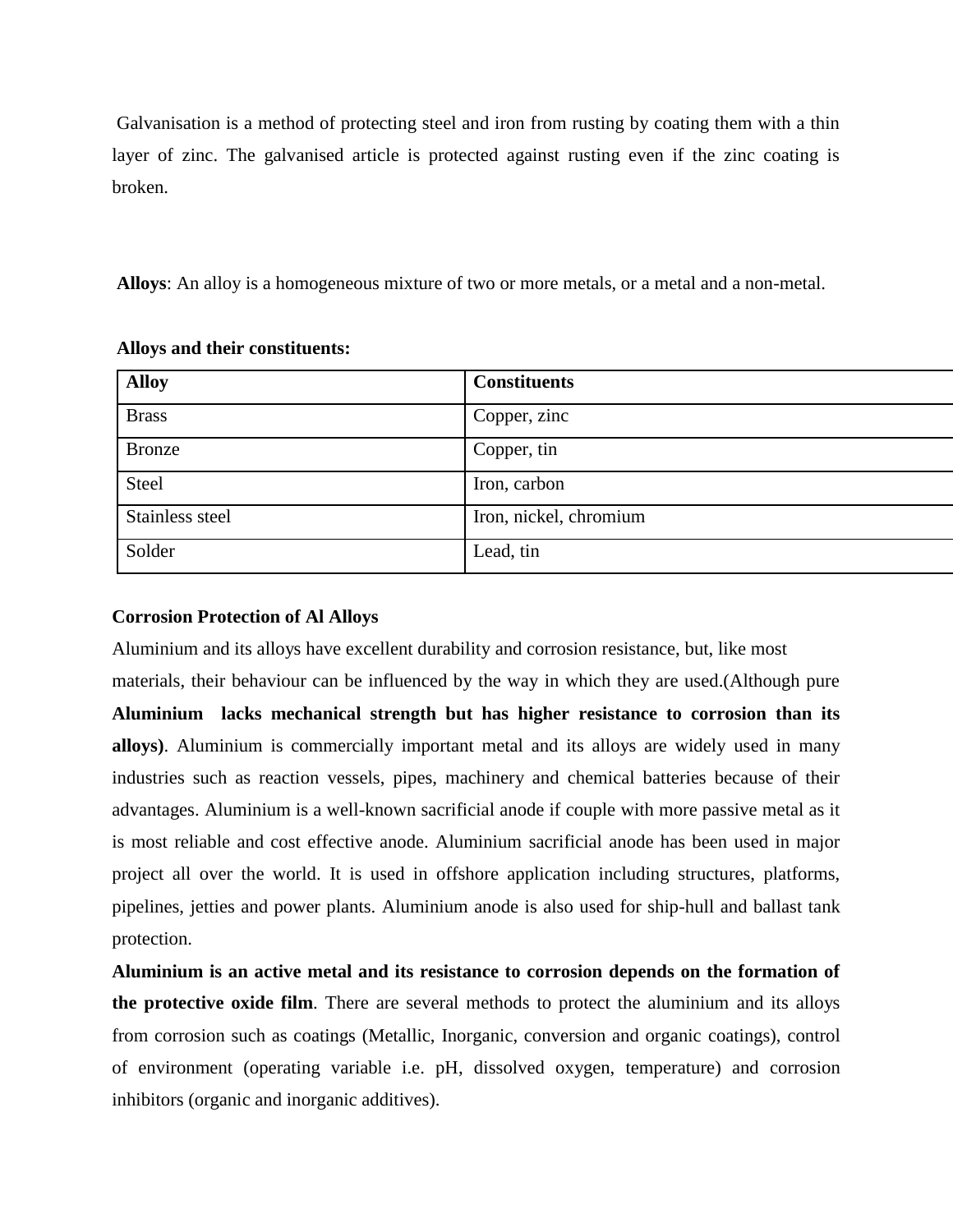Aluminium can be alloyed with different elements like zinc, magnesium, silicon, copper, manganese, as well as lithium. As a result, it can be used for different applications like manufacturing of aluminium foil covering, food packaging industry, food and chemical industry, vehicle panelling, mine cages, air frames, chemical plants, pressure vessels, road tankers, transportation of ammonium nitrate, irrigation pipes and window frames.

#### *Some industrial applications for aluminium alloy are listed below:*

1. Aluminium alloys are highly resistant to non-heat treatments. They are good conductors of heat and electricity and that is why they are being used in different chemical industries for preparation of aluminium products.

2. Aluminium alloys get hardened during the process of reactions. That is why they are highly favourable alloys for the factor of weld ability as well as formability. Also, they are superior for the cryogenic uses even in the condition of annealed treatments.

3. Aluminium alloys is its high resistance to corrosion. They deter it from different harsh chemical treatments and help in retaining its lustre and strength. It also has high resistance to sea and ocean water. Therefore, it can be used for different air cages without any hassles.

4. Aluminium alloys can be converted into any form as they are ductile in nature. Be it sheets or wires, they can be drawn into various shapes without any inconvenience.

5. Aluminium alloy also used as sacrificial anode for the cathodic protection system (pipeline cathodic protection, oil tank, ship hull aluminium cp anode,

# *Corrosion in nonmetals*

Most [ceramic](http://en.wikipedia.org/wiki/Ceramic) materials are almost entirely immune to corrosion. The strong [chemical bonds](http://en.wikipedia.org/wiki/Chemical_bond) that hold them together leave very little free chemical energy in the structure; they can be thought of as already corroded. When corrosion does occur, it is almost always a simple dissolution of the material or chemical reaction, rather than an electrochemical process. A common example of **corrosion protection in ceramics is the [lime](http://en.wikipedia.org/wiki/Calcium_oxide) added to soda-lime [glass](http://en.wikipedia.org/wiki/Glass) to reduce its solubility in water; though it is not nearly as soluble as pure [sodium silicate,](http://en.wikipedia.org/wiki/Sodium_silicate) normal glass does form**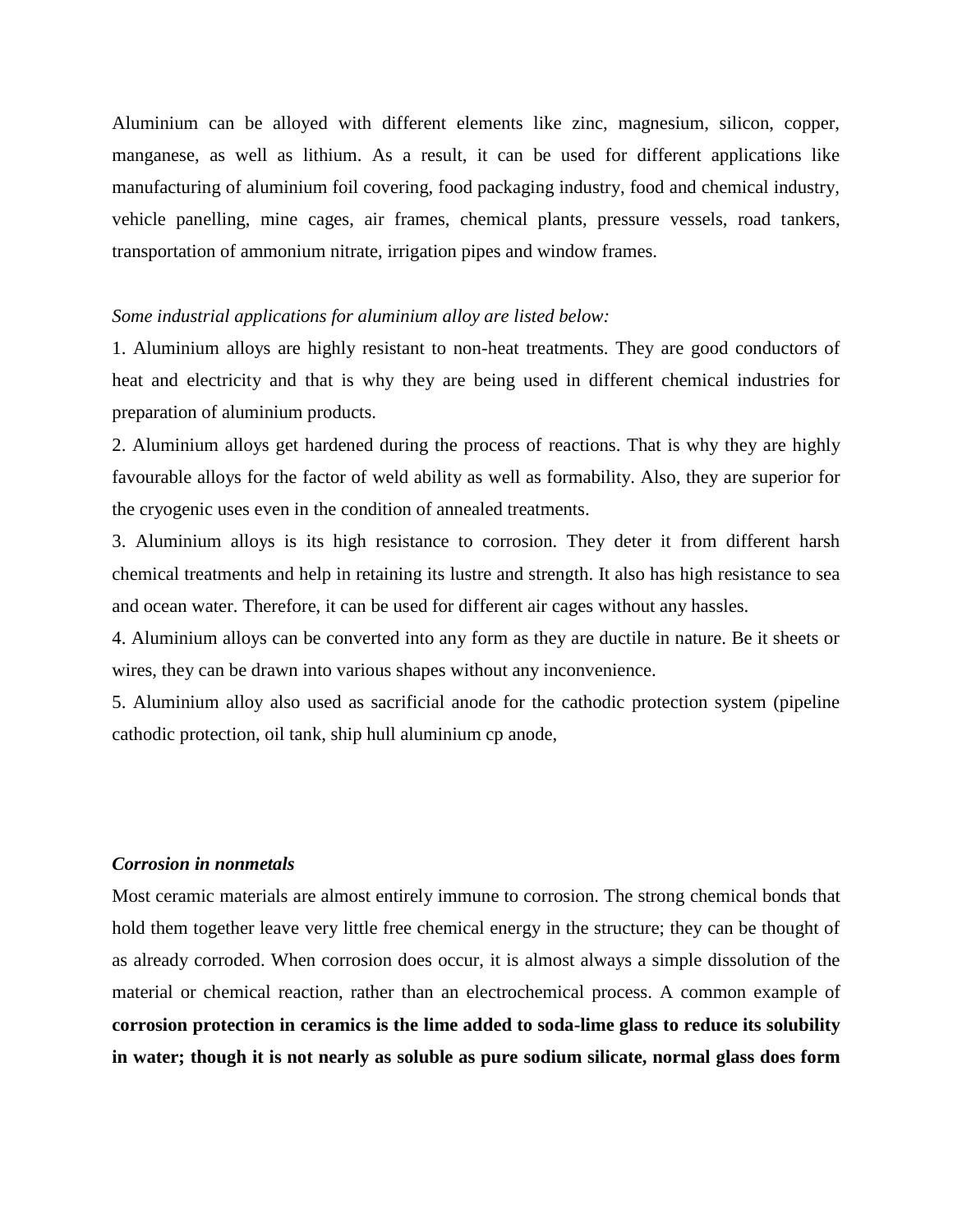**sub-microscopic flaws when exposed to moisture**. Due to its [brittleness,](http://en.wikipedia.org/wiki/Brittle) such flaws cause a dramatic reduction in the strength of a glass object during its first few hours at room temperature. **Corrosion of glasses:** [Glass disease](http://en.wikipedia.org/wiki/Glass_disease) is the corrosion of silicate glasses in [aqueous](http://en.wikipedia.org/wiki/Aqueous) solutions. It is governed by two mechanisms: [diffusion-](http://en.wikipedia.org/wiki/Diffusion)controlled leaching (ion exchange) and hydrolytic dissolution of the glass network.Both mechanisms strongly depend on the pH of contacting solution: the rate of ion exchange decreases with pH as  $10^{-0.5pH}$  whereas the rate of hydrolytic dissolution increases with pH as  $10^{0.5pH}$ .

#### **1.2 Effects of corrosion with respect to appearance, performance, safety and cost**

The effect of corrosion in our daily lives are both direct and indirect because it affects the useful service lives of our possessions and indirect in that producers and suppliers incur corrosion cost which they pass on to consumers. At home corrosion is readily recognized on automobile body panels, outdoor furniture and metal tools.

The corrosion of steel reinforcing bar result in failure of a section highway, the collapse of electrical towers and damage to buildings, parking structures and bridges.

[Rusting,](http://en.wikipedia.org/wiki/Rusting) the formation of [iron](http://en.wikipedia.org/wiki/Iron) oxides is a well-known example of electrochemical corrosion. Rust is one of the most common causes of bridge accidents. As rust has a much higher volume than the originating mass of iron, its build-up can also cause failure by forcing apart adjacent parts. Similarly, corrosion of concrete-covered steel and iron can cause the concrete to [spall,](http://en.wikipedia.org/wiki/Spall) creating severe structural problems. It is one of the most common failure modes of [reinforced](http://en.wikipedia.org/wiki/Reinforced_concrete)  [concrete](http://en.wikipedia.org/wiki/Reinforced_concrete) [bridges.](http://en.wikipedia.org/wiki/Bridge) Measuring instruments based on the [half-cell potential](http://en.wikipedia.org/w/index.php?title=Half-cell_potential_field_measurement_of_concrete&action=edit&redlink=1) can detect the potential corrosion spots before total failure of the concrete structure is reached.

Until 20–30 years ago; galvanized steel pipe was used extensively in the potable water systems for single and multi-family residents as well as commercial and public construction. Today, these systems have long ago consumed the protective zinc and are corroding internally resulting in poor water quality and pipe failures. The economic impact on homeowners, condo dwellers, and the public infrastructure is estimated at 22 billion dollars as insurance industry braces for a wave of claims due to pipe failures.

**Elements can be broadly divided into two categories**: metals and non-metals. They differ both in physical and chemical properties.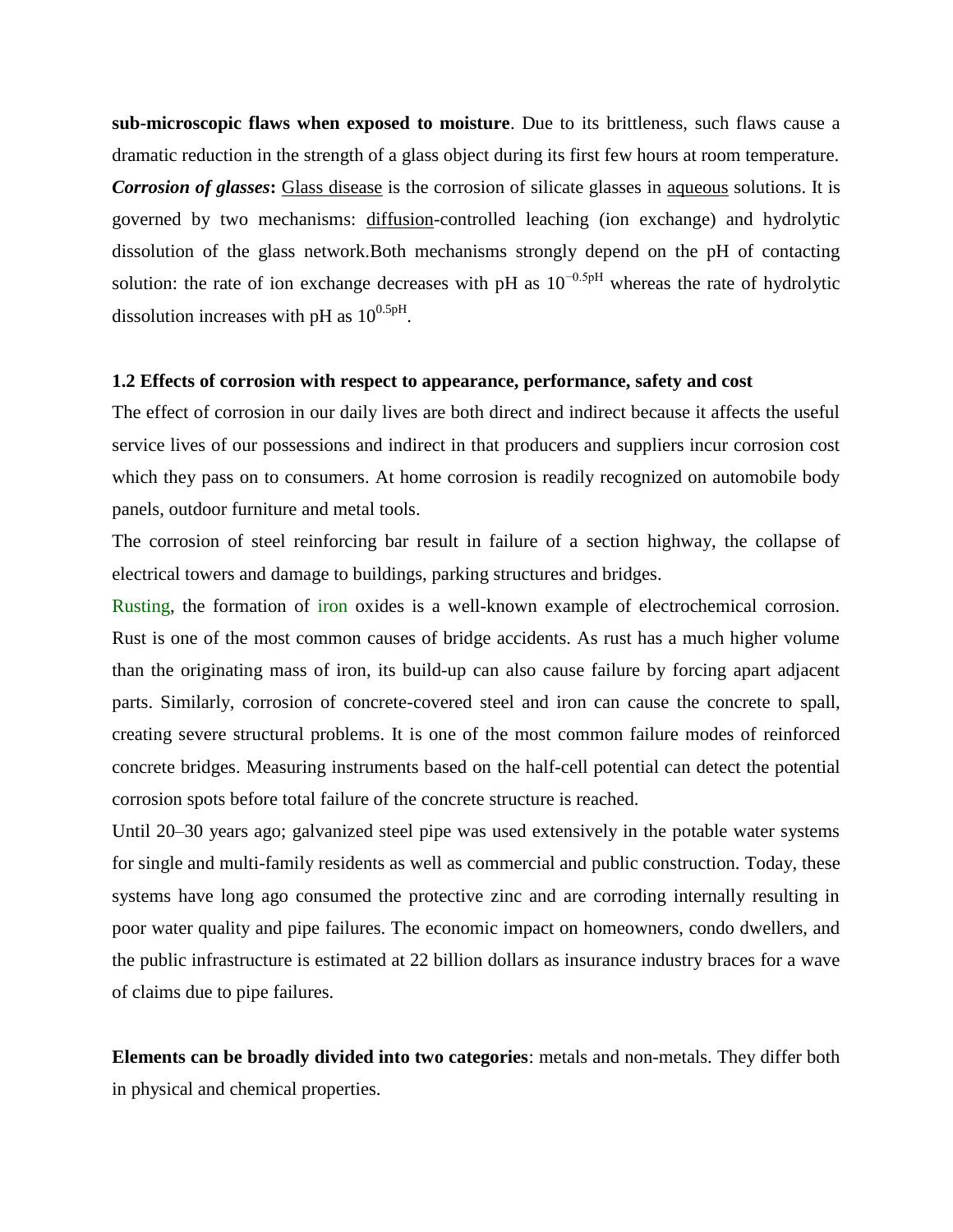# *Metal Properties*

Metals are malleable.

They Ductilily can be beaten into thin sheets. They are also ductile and can be drawn into wire (except a few metals like Na, K etc.)

Metallic Lusture All the metals show metallic lusture.;

Hardness Metals are generally hard

Physical state: They exist in solid and liquid states.

Sonorous Metals are sonorous and produce characteristic metallic sound when struck (e.g school bell)

Density: High density and lastly: Electrical conductivity Good conductor of electricity.

*Non-metals Properties* 

Mercury is the only metal and bromine is the only non-metal which exist in liquid state at room temperature.

Graphite and iodine possess metallic lusture though they are non-metals.

Sodium metal is soft like wax and it can be cut with a knife.

Gallium metal would melt if kept on our palm

Gold and silver are the most malleable and ductile metals.

Diamond is a better conductor of heat than copper but poor conductor of electricity.

Graphite is the only non-metal which is a good conductor of electricity but poor conductor of heat.

Gold, silver, platinum and copper are found in the free state. This is because of their poor reactivity as compared to other metals.

# **Electrochemical theory of wet corrosion: fundamentals**

The corrosion of metals by reaction with air and water to form metal hydroxides is a very important wet corrosion process, especially in the construction industries.

As with dry corrosion wet corrosion reactions are only possible if the free energy of the products of reaction is lower than the free energy of the reactants. This is the case however for the reaction of nearly all metals with water and oxygen to give metal hydroxides: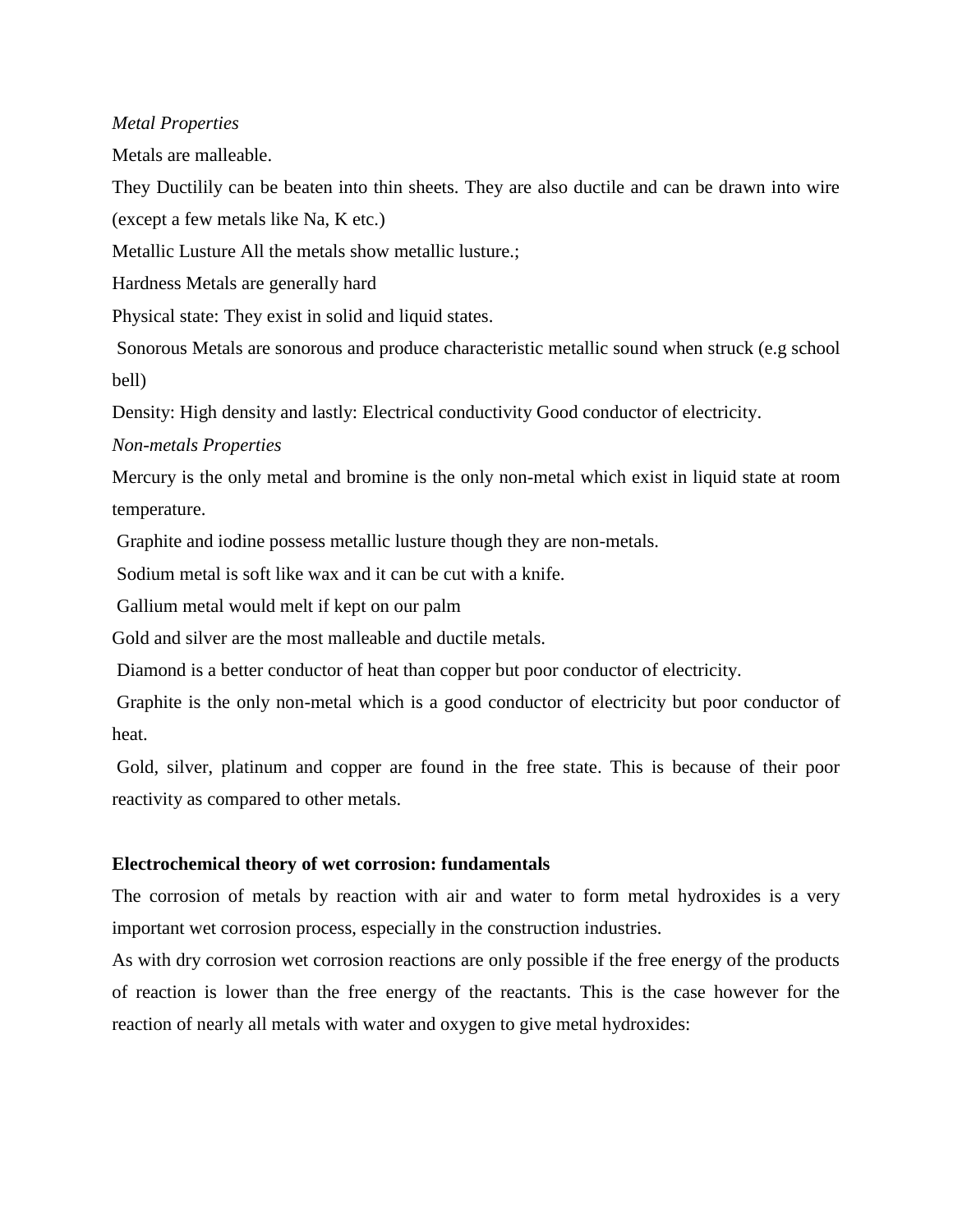In addition, and unfortunately, the *rate* of wet corrosion may often be very high compared with dry corrosion on the same metal at the same temperature. There are two underlying reasons for this:

\_ the dipolar water molecule stabilizes the free (dissociated) metal ions in solution;

\_ the metallic structure and water in contact with it can both conduct electric current.

#### **Passivation**

It refers to the spontaneous formation of an ultrathin film of corrosion products known as passive film, on the metals surface that act as a barrier to further oxidation. The chemical composition and microstructure of a passive film are different from the underlying metal. Typical passive film thickness on aluminium, stainless steels and alloys are within 10 nanometers. The passive film is different from oxide layers that are formed upon heating and are in the micrometer thickness range – the passive film recovers if removed or damaged whereas the oxide layer does not. Metals such as: Zirconium, chromium, Aluminum and stainless steel form oxide films when exposed to the atmosphere or to water. The films is invisible to the naked eyes mostly, however it is still very effective.

**Passivity may be stable or unstable.** A stable passivity depends on sufficient availability of an oxidizer. Passivation in natural environments such as air, water and soil at moderate [pH](http://en.wikipedia.org/wiki/PH) is seen in such materials as [aluminum,](http://en.wikipedia.org/wiki/Aluminium) [stainless steel,](http://en.wikipedia.org/wiki/Stainless_steel) [titanium,](http://en.wikipedia.org/wiki/Titanium) and [silicon.](http://en.wikipedia.org/wiki/Silicon)

Passivation is primarily determined by metallurgical and environmental factors. The effect of pH is summarized using [Pourbaix diagrams,](http://en.wikipedia.org/wiki/Pourbaix_diagram) but many other factors are influential.

#### **Pourbaix diagram**

**It is** also known as a **potential/pH** diagram,  $E_H$ -pH diagram or a pE/pH diagram, maps out possible stable [\(equilibrium\)](http://en.wikipedia.org/wiki/Chemical_equilibrium) phases of an aqueous electrochemical system. Predominant ion boundaries are represented by lines. As such a Pourbaix diagram can be read much like a standard [phase diagram](http://en.wikipedia.org/wiki/Phase_diagram) with a different set of axes. But like phase diagrams, they do not allow for [reaction rate](http://en.wikipedia.org/wiki/Reaction_rate) or kinetic effects.

Pourbaix diagrams have several uses, for example in corrosion studies, geology and in environmental studies.

*Objectives of Pourbaix diagram:*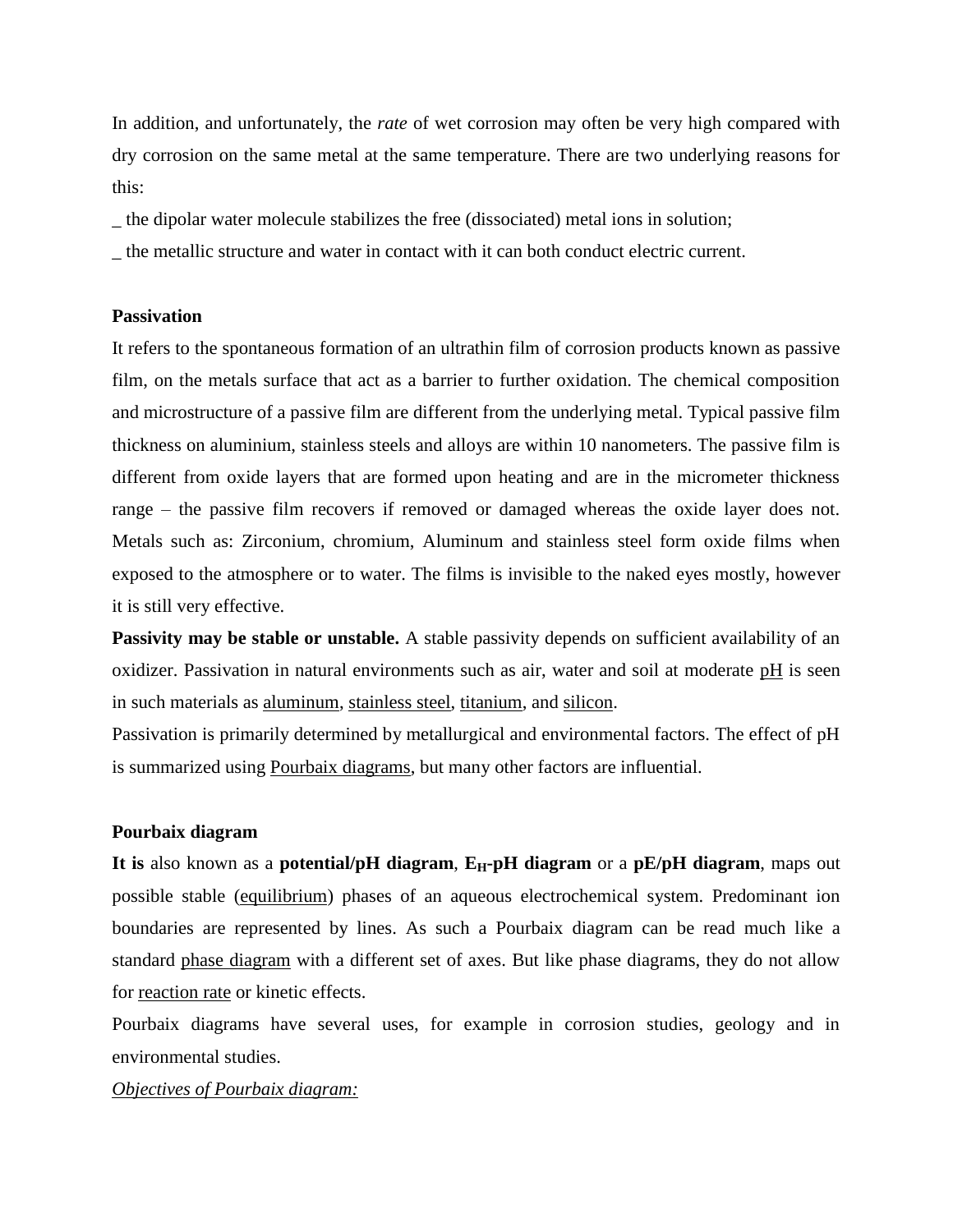- 1. To show directions of the various reactions at given pH and potential.
- 2. To make a basis for estimation of the corrosion product compositions at various pH and potential combinations.
- 3. To show which environmental pH and potential changes will reduce or prevent corrosion.

**In environmental chemistry:** Pourbaix diagrams are widely used to describe the chemical behaviour of chemical species in the hydrosphere

# *Pourbaix diagram of iron*

These widely used diagrams show how corrosion behaviour depends on electrical

potential *E* and pH. A simplified Pourbaix diagram for iron is shown here.



Pourbaix diagram for iron, showing regions of active corrosion, passivity and immunity.

When evaluating the stability of the corrosion state, the distance to the passivity region in the Pourbaix diagram along the pH axis should be taken into account, because the reactions lead to pH changes close to the metal surface

**Polarization:** This refers to condition when reaction rate is controlled by the slowest step in the process. *I.e. there is an energy barrier related to this slowest step.* This may be affected by the composition of the metal,. In polarization, metal with low potential will corrode if 2 metals are connecting.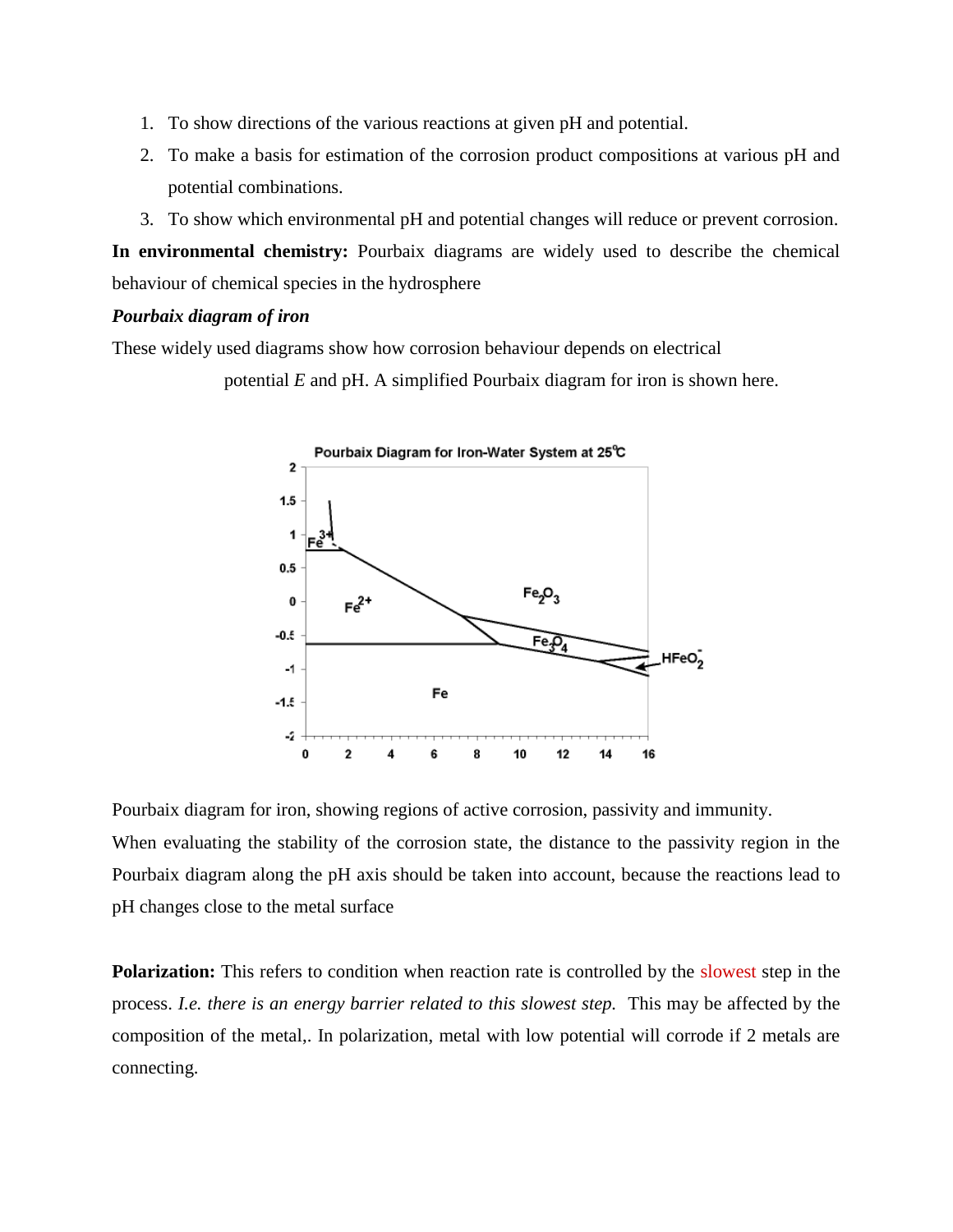*An introduction to the electrochemical series and corrosion of metals: The potential difference between an anode and a cathode can be measured by a voltage measuring device. The absolute potential of the anode and cathode cannot be measured directly. Defining a standard electrode, all other potential measurements can be made against this standard electrode. If the standard electrode potential is set to zero, the potential difference measured can be considered as the absolute potential*.

**Standard Hydrogen Electrode**: is the half-cell in which the hydrogen reaction takes place is called the Standard Hydrogen Electrode - SHE

**Standard Electrode Potential:** is the potential difference measured between metal M, and the Standard Hydrogen Electrode - SHE

The electrochemical series (electro-motive series) consists of a list of metals which have been arranged in order of their standard potentials to hydrogen electrode.

| <b>Element</b>               | <b>Electrode</b> | <b>Potential</b> |
|------------------------------|------------------|------------------|
|                              | (Volts)          |                  |
| Lithium                      | $-3.04$          |                  |
| Rubidium                     | $-2.92$          |                  |
| Potassium                    | $-2.92$          |                  |
| $\overline{\text{Calc}}$ ium | $-2.87$          |                  |
| <b>Barium</b>                | $-2.80$          |                  |
| Sodium                       | $-2.71$          |                  |
| Magnesium                    | $-2.37$          |                  |
| Beryllium                    | $-1.85$          |                  |
| Aluminum                     | $-1.67$          |                  |
| Manganese                    | $-1.19$          |                  |
| Nickel                       | $-0.24$          |                  |
| Tin                          | $-0.14$          |                  |
| Lead                         | $-0.13$          |                  |
| Hydrogen                     | $+0.00$          |                  |
| Antimony                     | $+0.10$          |                  |
| Copper                       | $+0.34$          |                  |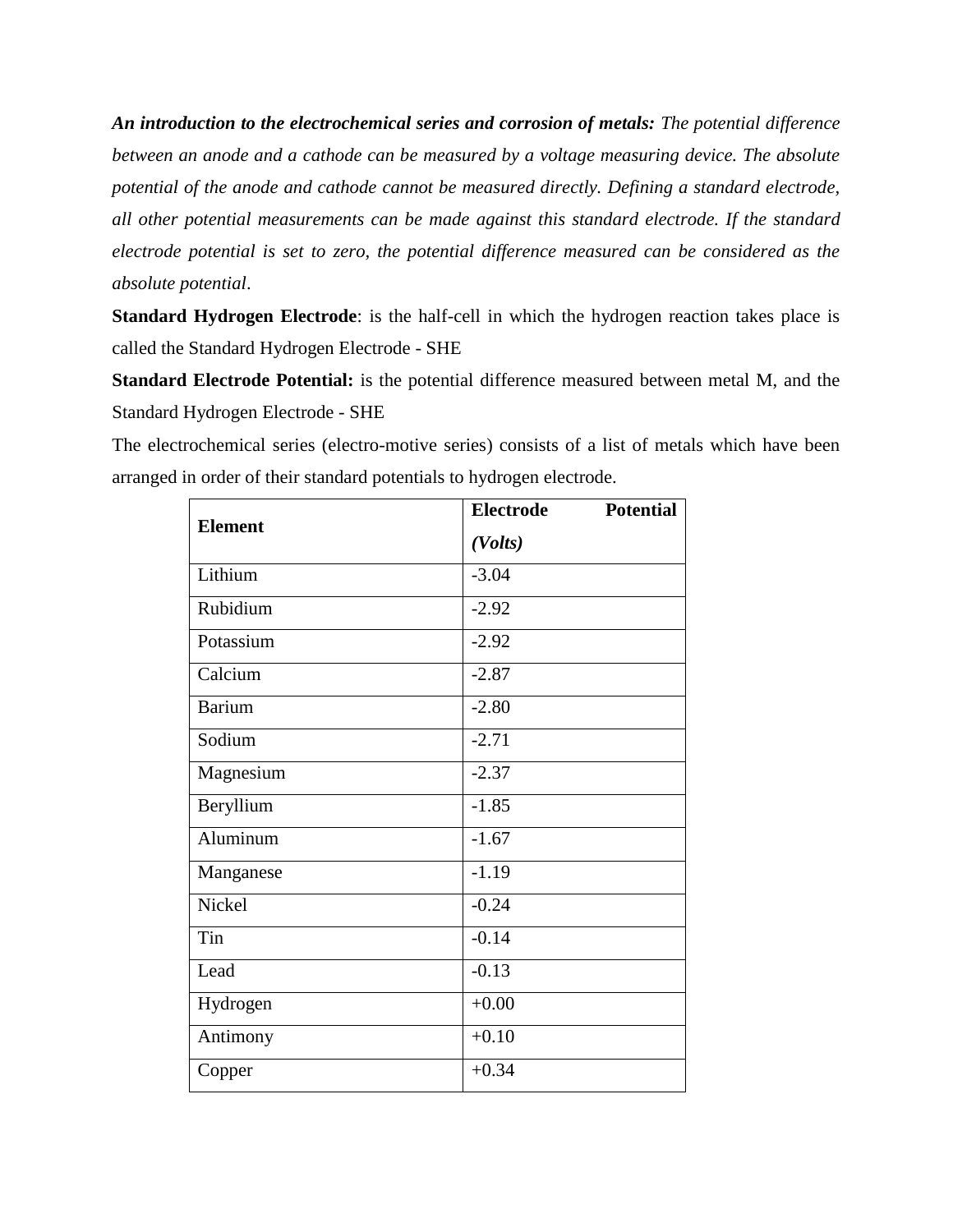| Iodine         | $+0.54$ |
|----------------|---------|
| Silver         | $+0.80$ |
| Mercury        | $+0.85$ |
| <b>Bromine</b> | $+1.07$ |
| Platinum       | $+1.20$ |
| Chlorine       | $+1.36$ |
| Gold           | $+1.50$ |
| Fluorine       | $+2.87$ |

**IMPORTANT!** Metals which are higher in the electrochemical series displace metals which are lower in the sequence, which means when connecting two metals, the metal with lowest potential will corrode.

# **Anodic and Cathodic Reactions**

While the Pourbaix diagram shows a qualitative picture of what can happen at a given pH and potential, we also need knowledge about the electrode kinetics to predict:

a) which values the potential and the local pH can attain, and

b) the reaction rates for the actual pH–potential combinations.

To begin with we look at the Zn–H cell again. We have previously considered this as a reversible cell (equilibrium at the electrodes, large resistance in the voltmeter, so that the current through the meter is close to zero). If instead of the voltmeter we only have a conductor that short-circuits the cell, electrons will flow through the conductor from the negative Zn electrode to the Pt plate. The Zn electrode and the Zn reaction are moved away from equilibrium by this removal of negative charges from the Zn plate. In an attempt to re-establish the equilibrium, positive ions are released from the Zn plate to the liquid. Thus, Zn is dissolved at the same rate as electrons are transported to the Pt plate, where they are consumed in the hydrogen reaction. Thus the following reactions occur at the electrodes:

 $Zn \rightarrow Zn2++2e-$ 

 $2H++ 2e \rightarrow H2$ 

The same cell process can be totally obtained on a Zn plate submerged in a solution containing hydrogen ions and Zn ions. The reactions are accompanied by the same changes in free enthalpy and have the same equilibrium potentials as before. There is, however, a higher resistance against the hydrogen reaction on the Zn plate than on Pt, and thus the reaction rate will be lower on the Zn surface Here we have a typical corrosion process, with an anodic reaction = oxidation ( $\text{Zn}\rightarrow\text{Zn}$  $Zn2+ + 2e$ ) on those parts of the surface that constitute the anode, and a cathodic reaction = reduction  $(2H + 2e^- \rightarrow H2)$  on the areas that constitute the cathode. The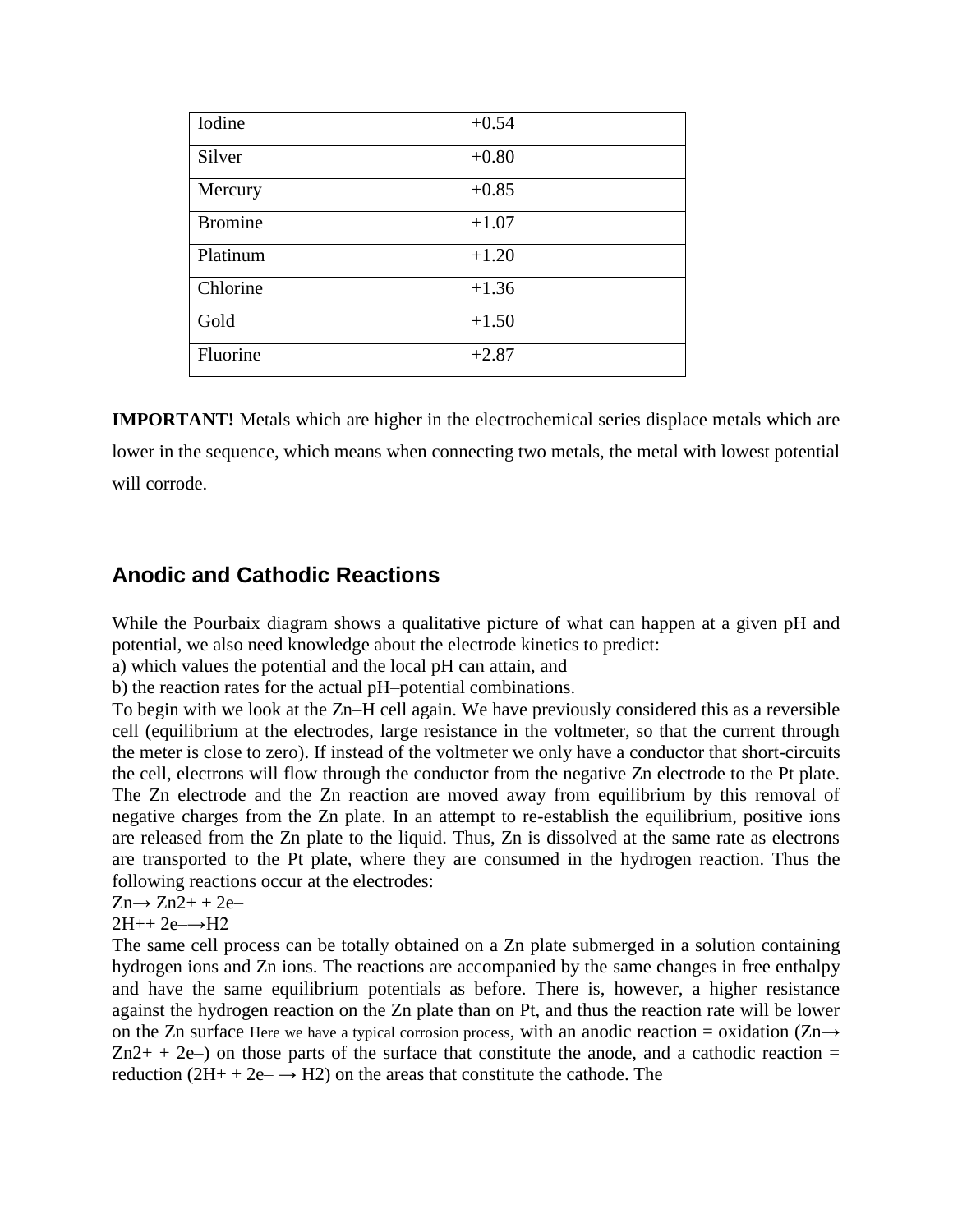anode and cathode areas may change positions, such that a given surface area element is alternately the site for the Zn reaction and for the hydrogen reaction. If there is no such alternation or if it occurs very slowly, different forms of localized corrosion may be the result. This depends on whether there are homogeneous or inhomogeneous conditions along the surface. Inhomogeneous conditions cause permanent anodes and cathodes, while under homogeneous conditions arbitrary variations in the liquid may determine if a given area element is anode or cathode at a certain moment.

# **THE CONSEQUENCES OF CORROSION**

The consequences of corrosion are many and varied and the effects of these on the safe, reliable and efficient operation of equipment or structures are often more serious than the loss of a mass of metal. Failures of various kinds and the need for expensive replacements may occur even though the amount of metal destroyed is quite small.

## **Some of the major harmful effects of corrosion can be summarised as follows:**

1. Reduction of metal thickness leading to loss of mechanical strength and structural failure or breakdown. When the metal is lost in localised zones so as to give a crack like structure, very considerable weakening may result from quite a small amount of metal loss.

2. Hazards or injuries to people arising from structural failure or breakdown (e.g. bridges, cars, aircraft).

3. Loss of time in availability of profile-making industrial equipment.

4. Reduced value of goods due to deterioration of appearance.

5. Contamination of fluids in vessels and pipes (e.g. beer goes cloudy when small quantities of heavy metals are released by corrosion).

6. Perforation of vessels and pipes allowing escape of their contents and possible harm to the surroundings. For example a leaky domestic radiator can cause expensive damage to carpets and decorations, while corrosive sea water may enter the boilers of a power station if the condenser tubes perforate.

7. Loss of technically important surface properties of a metallic component. These could include frictional and bearing properties, ease of fluid flow over a pipe surface, electrical conductivity of contacts, surface reflectivity or heat transfer across a surface.

8. Mechanical damage to valves, pumps, etc, or blockage of pipes by solid corrosion products.